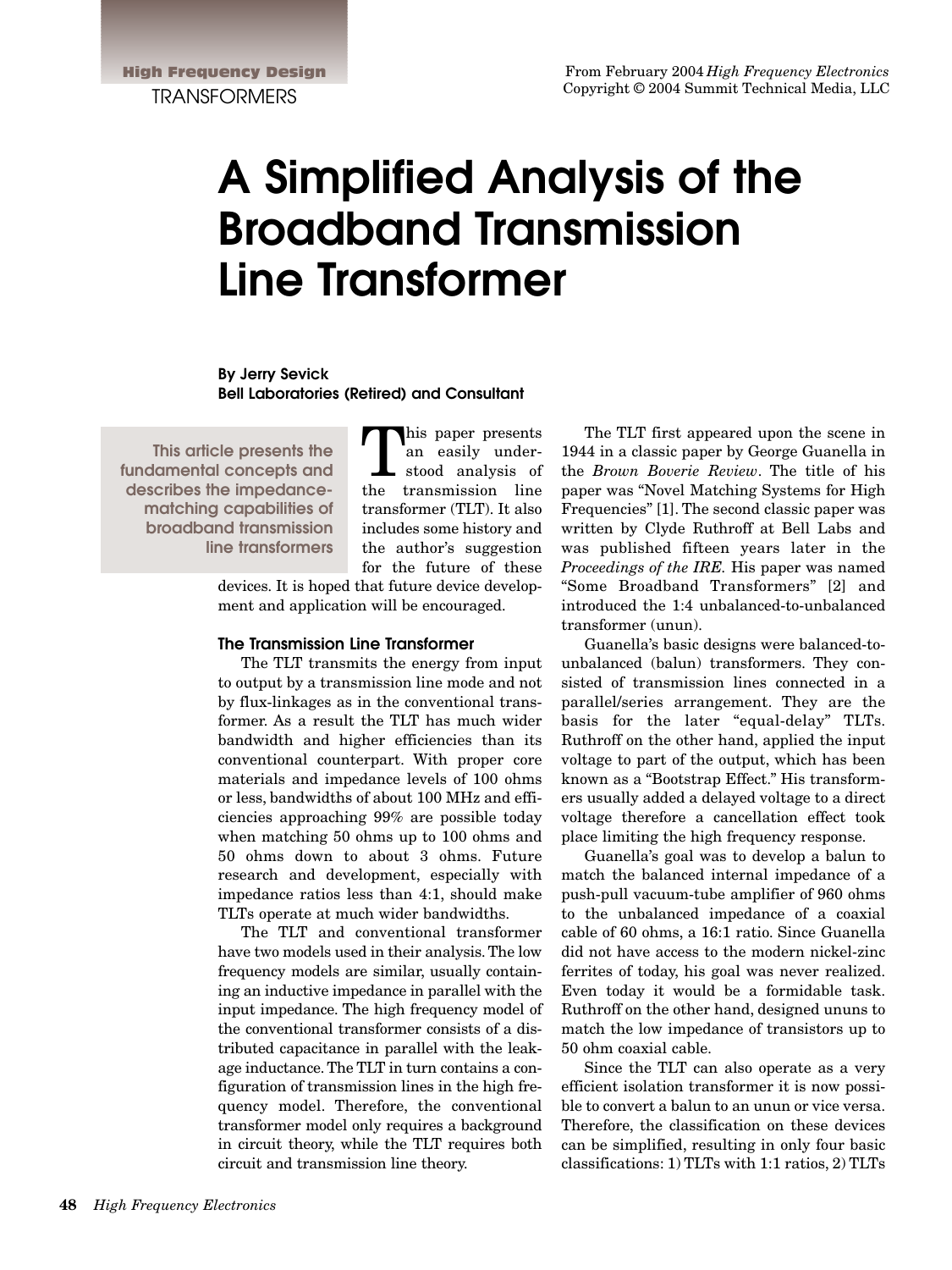High Frequency Design TRANSFORMERS



**Figure 1 · Guanella's basic building block, a transmission line segment with input and output isolated by the inductive reactance of the windings.**

with 1:4 ratios, 3) TLTs with less than 1:4 ratios and finally TLTs with ratios greater than 1:4. These will be covered in the next sections.

# **TLTs with 1:1 Ratios**

Figure 1 shows Guanella's basic building block. With terminal 5 grounded, the device operates as a balun, matching the unbalanced source to the balance load  $R_L$ . In this case, the low-frequency performance is determined by the reactance of winding 3-4. In practice, this reactance should be 10 times greater than  $R_I/2$  (or 5 times greater than  $R<sub>L</sub>$ ). If terminal 4 is grounded, the building block performs as a phase-inverter. Thus, terminal 2 becomes negative. In this case the reactance of inductor 3- 4 should be 10 times greater than  $R_L$ . If terminal 2 is grounded, the result is a simple delay line. In this case no reactance is necessary. Instead of coil windings, ferriteloaded straight transmission lines can also be used, although the required inductance may be impractical to obtain at lower frequencies.

Figure 2 shows Ruthroff's version of the 1:1 balun. Windings 3-4 and 5-6 act as a voltage divider. Windings 3- 4 and 1-2 act as Guanella's basic building block. In this case the reactance of 5-6 should be 10 times greater than  $R_L$ . When the reactance of 5-6 is much greater than  $R_L$ , its high impedance is swamped by the lower impedance of  $R_L$ and the device acts exactly the same as a Guanella building block.



**Figure 3 · Schematic of Guanella's 1:4 balun, showing the inputs in parallel and outputs in series.**



**Figure 2 · Ruthroff's 1:1 balun design, which includes an isolated transmission line section, along with a third winding acting as a voltage divider.**

### **TLTs with a Ratio of 1:4**

Figure 3 shows Guanella's version of a 1:4 balun. The two transmission lines are connected in parallel at the low impedance side and in series at the high end. For an ideal match, the characteristic impedance of the two transmission lines should be  $R_I/2$ . Thus, if the transmission lines are terminated in their characteristic impedance,  $Z_0$ , the high-frequency limit is that of a regular transmission line. Further, by grounding terminal 8, the device can act as a phase-inverter and by grounding terminal 2 it performs as a 1:4 unun.

Figure 4 shows the low frequency model of Guanella's 1:4 transformer. As a 1:1 balun the reactance of winding 3-4 in series of winding 5-6, wound on two separate cores, should be greater than 10 times the input impedance. When terminal 2 is grounded, the reactance winding 1-2 is eliminated and therefore should be considered when using Guanella's 1:4 transformer acting as an unun.

Figure 5 shows the schematics of Ruthroff's 1:4 TLTs. (A) is his 1:4 unun, with terminal 2 connected to the input



**Figure 4 · Low-frequency model of Guanella's 1:4 balun.**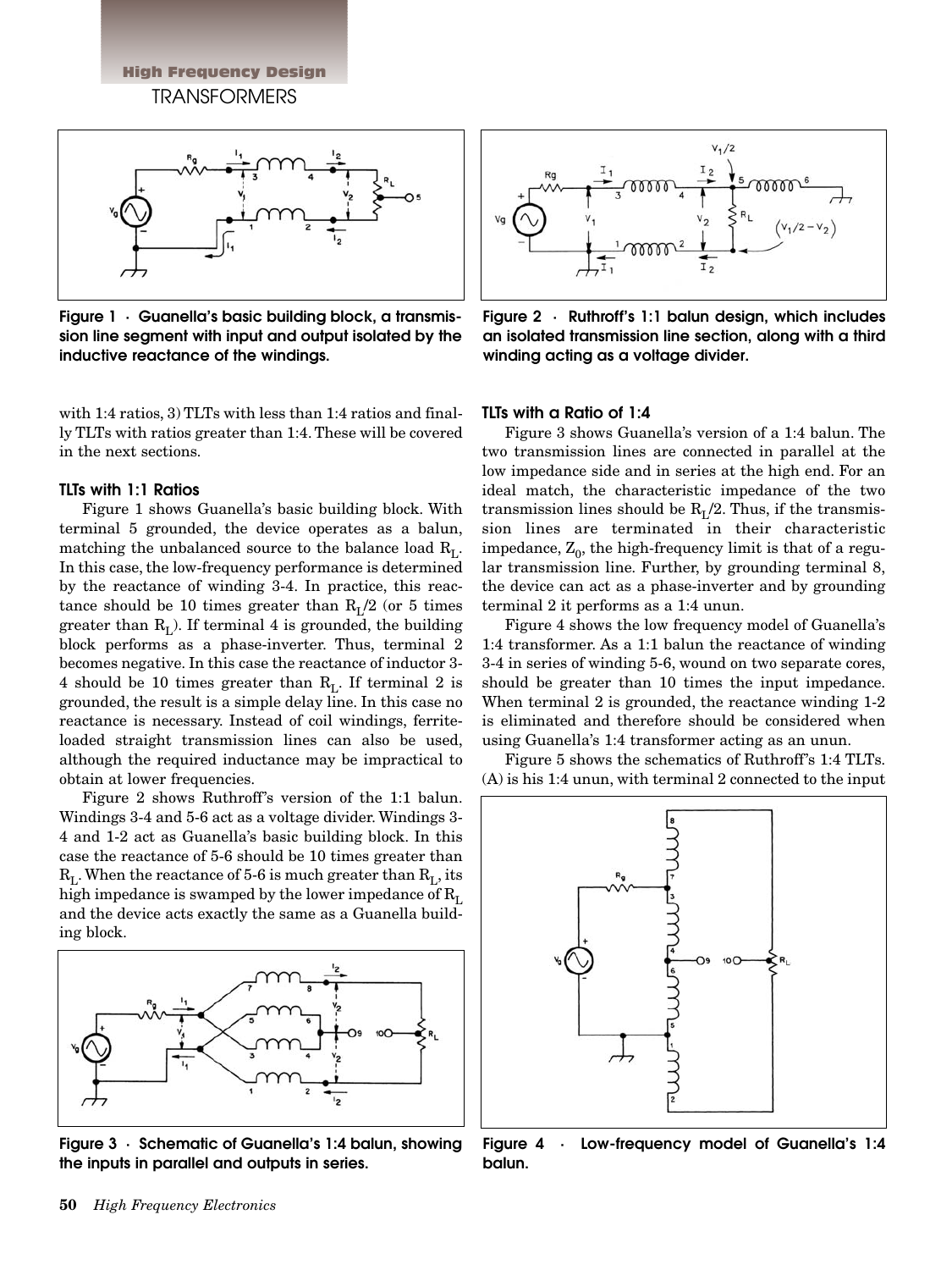High Frequency Design TRANSFORMERS



**Figure 5 · Ruthroff's 1:4 transformer, (A) as an unun and (B) as a balun.**

terminal 3, thus raising this transmission line by the input voltage  $V_1$ . This is called the "Bootstrap Effect." The output voltage  $V_2$  is delayed as it travels the transmission line. Because of this, Ruthroff's 1:4 design does not have the high frequency response of Guanella's, but if the transmission lines are short compared to the wave length, Ruthroff's design is practical. Figure 5(B) shows Ruthroff's 1:4 balun, first acting as a phase inverter, followed by  $R_L$  between terminals 3 and 2 to become a 1:4 balun. This configuration also adds a direct voltage to a delayed voltage, limiting its high frequency performance.

Figure 6 shows the low frequency models of Ruthroff's 1:4 TLTs. (A) is the unun model and (B) the balun model.

# **TLTs with Ratios Less than 1:4**

Figure 7 shows the high frequency model of a trifilar "Bootstrap" model of an unun yielding a ratio of 1:2.25. Since the low frequency model for this device would show



**Figure 7 · Trifilar 1:2.25 Bootstrap TLT, showing how a tap can be used to obtain variable matching.**



**Figure 6 · Low frequency models for the Ruthroff 1:4 unun (A) and balun (B).**

three inductors in series on the same core, the low frequency end is greatly aided. Also, as this device adds two direct voltages in series with one delayed voltage the high frequency performance is much better than Ruthroff's 1:4 unun. This device has produced exceptional bandwidth and efficiencies. This TLT can be tapped on the "top" winding to obtain other impedance ratios. For example, if the tap is set for  $V_0 = 1.414(V_1)$  the ratio is exactly 1:2.

Figure 8 shows two high frequency models using ratios of 1:1.56. (A) is designed to match 50 ohms to 78 ohms while (B) is optimized to match 32 ohms to 50 ohms. This device has 5 transmission lines in series to help the low frequency performance, and because it adds a delayed voltage of only  $V_1/5$  it can have a better high frequency response than its trifilar counterpart.

#### **TLTs with Ratios Greater than 1:4**

Figure 9 shows Guanella's models of his 1:9 TLT. (A) shows the high frequency model and (B) its low frequency counterpart. Since each line has an equal delay, this TLT has high frequency performance the same as a simple transmission line. As seen in the diagram each transmission sees 1/3 of the load  $R_L$ . In matching 50 ohms to



**Figure 8 · 5-winding 1:1.56 Bootstrap TLT connections: (A) higher impedance; (B) lower impedance.**